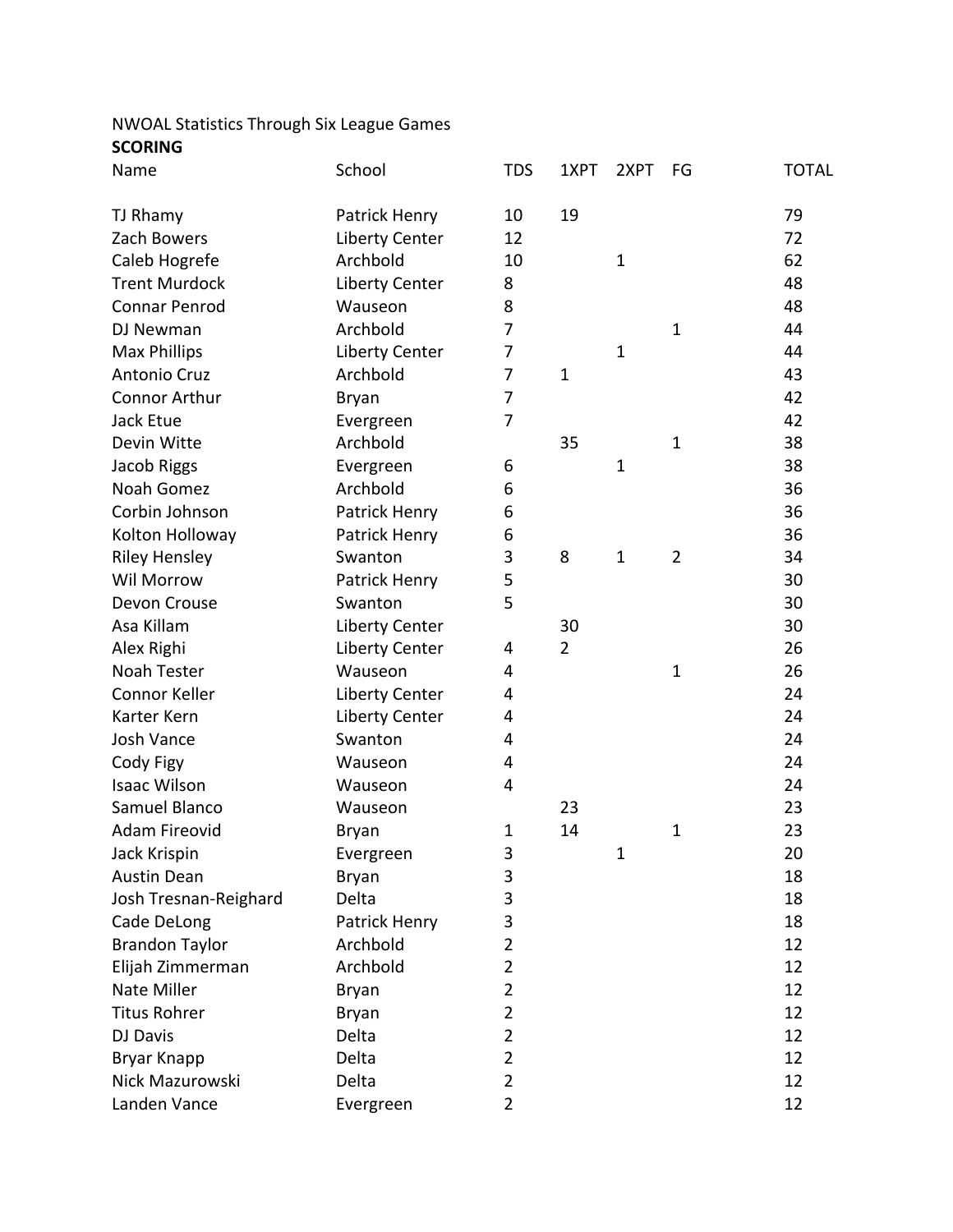| Camden Krugh             | <b>Liberty Center</b> |      | 2    |              |              |   | 12             |
|--------------------------|-----------------------|------|------|--------------|--------------|---|----------------|
| Ian Saunders             | Swanton               |      | 2    |              |              |   | 12             |
| <b>Tyson Britsch</b>     | Wauseon               |      | 2    |              |              |   | 12             |
| <b>Alex Peete</b>        | Evergreen             |      |      | 10           |              |   | 10             |
| Dom James                | Bryan                 |      | 1    |              | 1            |   | 8              |
| Max Hoffman              | Delta                 |      | 1    |              | 1            |   | 8              |
| Clayton Feehan           | Patrick Henry         |      | 1    |              |              | 1 | 8              |
| Noah Kistner             | Patrick Henry         |      | 1    |              |              | 1 | 8              |
| Caleb Kepler             | Bryan                 |      | 1    | $\mathbf 1$  |              |   | 7              |
| Carson Dominique         | Archbold              |      |      | $\mathbf{1}$ |              |   | 6              |
| <b>Tony Grime</b>        | Archbold              |      | 1    |              |              |   | 6              |
| <b>Brayden Hall</b>      | Archbold              |      | 1    |              |              |   | 6              |
| <b>Spencer Short</b>     | Archbold              |      | 1    |              |              |   | 6              |
| <b>Breven Deckrosh</b>   | <b>Bryan</b>          |      | 1    |              |              |   | 6              |
| <b>Braden Risner</b>     | Delta                 |      |      | 6            |              |   | 6              |
| Jaydin Salyers           | Delta                 |      | 1    |              |              |   | 6              |
| <b>Blake Schauwecker</b> | Delta                 |      | 1    |              |              |   | 6              |
| Jeremiah Wolford         | Delta                 |      | 1    |              |              |   | 6              |
| <b>Brian Floyd</b>       | Evergreen             |      | 1    |              |              |   | 6              |
| <b>Brecken Garretson</b> | <b>Liberty Center</b> |      | 1    |              |              |   | 6              |
| Aaron Shafer             | <b>Liberty Center</b> |      | 1    |              |              |   | 6              |
| <b>Justin Bartlett</b>   | Swanton               |      | 1    |              |              |   | 6              |
| <b>Tyler Gowing</b>      | Swanton               |      | 1    |              |              |   | 6              |
| Lather Pawlowicz         | Swanton               |      | 1    |              |              |   | 6              |
| Sean Brock               | Wauseon               |      | 1    |              |              |   | 6              |
| Thomas Leahy             | Wauseon               |      | 1    |              |              |   | 6              |
| <b>Kolton DeGroff</b>    | Wauseon               |      | 1    |              |              |   | 6              |
| <b>Riley Sluder</b>      | Wauseon               |      | 1    |              |              |   | 6              |
| Jonas Tester             | Wauseon               |      | 1    |              |              |   | 6              |
| Cole Mitchey             | Swanton               |      |      | 4            |              |   | 4              |
| <b>Trey Peatterson</b>   | Liberty Center        |      |      |              | 1            |   | 2              |
| Jaten Schulze            | Patrick Henry         |      |      |              | 1            |   | $\overline{2}$ |
| <b>Krue Powers</b>       | Wauseon               |      |      |              | $\mathbf{1}$ |   | $\overline{2}$ |
| Wes Wymer                | <b>Liberty Center</b> |      |      | $\mathbf{1}$ |              |   | $\mathbf{1}$   |
| <b>RUSHING</b>           |                       |      |      |              |              |   |                |
| Name                     | School                | ATT. | YDS. | PER          | <b>TDS</b>   |   |                |
| Zach Bowers              | <b>Liberty Center</b> | 124  | 941  | 7.6          | 12           |   |                |
| TJ Rhamy                 | Patrick Henry         | 136  | 838  | 6.2          | 10           |   |                |
| Jack Etue                | Evergreen             | 121  | 589  | 4.9          | 6            |   |                |
| Max Phillip              | <b>Liberty Center</b> | 81   | 581  | 7.2          | 6            |   |                |
| DJ Newman                | Archbold<br>80        |      | 515  | 6.4          | 7            |   |                |
| Noah Gomez               | Archbold              | 58   | 478  | 8.2          | 3            |   |                |
| Wil Morrow               | Patrick Henry         | 80   | 392  | 4.9          | 5            |   |                |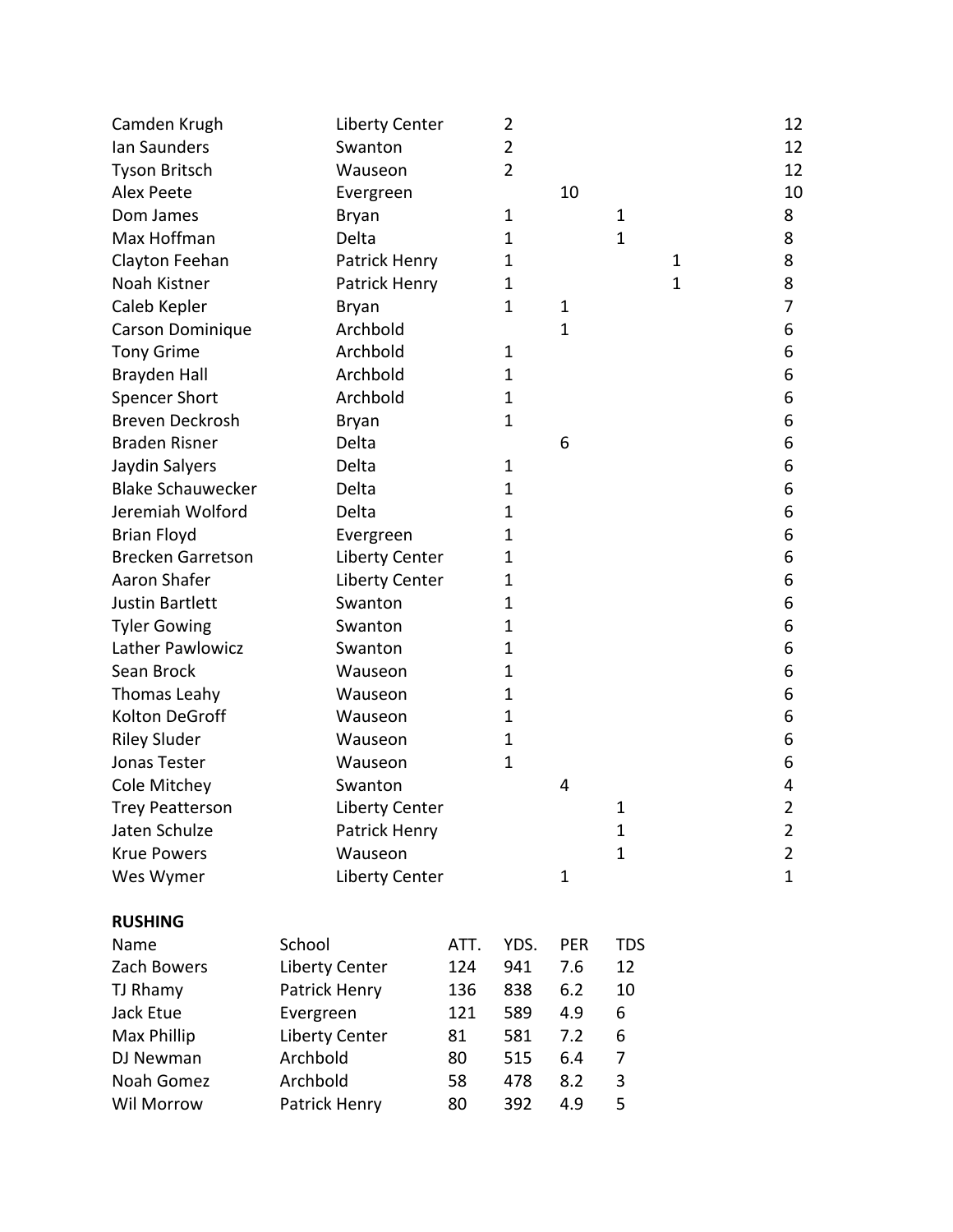| Caleb Hogrefe              | Archbold              | 64          | 332 | 5.2  | 10 |
|----------------------------|-----------------------|-------------|-----|------|----|
| Josh Tresnan-ReighardDelta | 70                    | 300         | 4.3 | 3    |    |
| Devon Crouse               | Swanton               | 27          | 259 | 9.6  | 3  |
| Corbin Johnson             | Patrick Henry         | 31          | 240 | 7.7  | 6  |
| Max Hoffman                | Delta                 | 72          | 220 | 3.0  | 1  |
| Jack Krispin               | Evergreen             | 63          | 196 | 3.1  | 1  |
| Karter Kern                | Liberty Center        | 26          | 190 | 7.3  | 4  |
| <b>Isaac Wilson</b>        | Wauseon               | 33          | 179 | 5.4  | 0  |
| <b>Trent Coopshaw</b>      | Evergreen             | 27          | 163 | 6.0  | 0  |
| <b>Austin Dean</b>         | <b>Bryan</b>          | 30          | 143 | 4.8  | 3  |
| Cody Figy                  | Wauseon               | 36          | 118 | 3.3  | 4  |
| Nate Miller                | <b>Bryan</b>          | 53          | 115 | 2.1  | 1  |
| Ian Saunders               | Swanton               | 30          | 111 | 3.7  | 0  |
| Carson Dominique           | Archbold              | 17          | 99  | 5.8  | 1  |
| <b>Tyson Britsch</b>       | Wauseon               | 19          | 99  | 5.2  | 1  |
| Cade DeLong                | Patrick Henry         | 20          | 79  | 3.9  | 0  |
| <b>Chandler Saeger</b>     | Delta                 | 13          | 75  | 5.8  | 0  |
| Jaydin Salyers             | Delta                 | 11          | 66  | 6.6  | 0  |
| <b>Connor Arthur</b>       | Bryan                 | 9           | 61  | 6.7  | 1  |
| <b>Cameron Foster</b>      | <b>Liberty Center</b> | 10          | 60  | 6.0  | 0  |
| Thomas Leahy               | Wauseon               | 26          | 58  | 2.2  | 1  |
| <b>Brandon Taylor</b>      | Archbold              | 4           | 48  | 12.0 | 0  |
| <b>Brecken Garrelson</b>   | <b>Liberty Center</b> | 10          | 40  | 4.0  | 1  |
| Alex Righi                 | Liberty Center        | 6           | 37  | 6.1  | 1  |
| <b>Bryson Stump</b>        | Wauseon               | 3           | 37  | 12.3 | 0  |
| <b>Tyler Gowing</b>        | Swanton               | 14          | 35  | 2.5  | 1  |
| Noah Tester                | Wauseon               | 4           | 29  | 7.2  | 0  |
| <b>Antonio Cruz</b>        | Archbold              | 3           | 27  | 9.0  | 0  |
| Camden Krugh               | <b>Liberty Center</b> | 4           | 27  | 6.7  | 1  |
| Nick Beemer                | Evergreen             | 6           | 26  | 4.3  | 0  |
| <b>Trent Weigel</b>        | Swanton               | 5           | 23  | 4.6  | 0  |
| <b>Bryar Knapp</b>         | Delta                 | 5           | 21  | 4.1  | 0  |
| Josh Vance                 | Swanton               | 6           | 21  | 3.5  | 0  |
| Jeremiah Wolford           | Delta                 | 7           | 17  | 2.3  | 0  |
| K. Shepherd                | <b>Bryan</b>          | 6           | 18  | 3.0  | 0  |
| Elijah Zimmerman           | Archbold              | 1           | 15  | 15.0 | 0  |
| Karter Behnfeldt           | Archbold              | 1           | 14  | 14.0 | 0  |
| Jeff Zacharias             | <b>Liberty Center</b> | 1           | 12  | 12.0 | 0  |
| <b>Andrew Thorton</b>      | Swanton               | 19          | 12  |      | 0  |
| Logan Carroll              | Wauseon               | 1           | 12  | 12.0 | 0  |
| Jatden Schulze             | Patrick Henry         | 3           | 10  | 3.3  | 0  |
| Robert Boulton             | Delta                 | 1           | 9   | 9.0  | 0  |
| DJ Davis                   | Delta                 | $\mathbf 1$ | 9   | 9.0  | 0  |
| James Rupple               | Delta                 | 2           | 8   | 4.0  | 0  |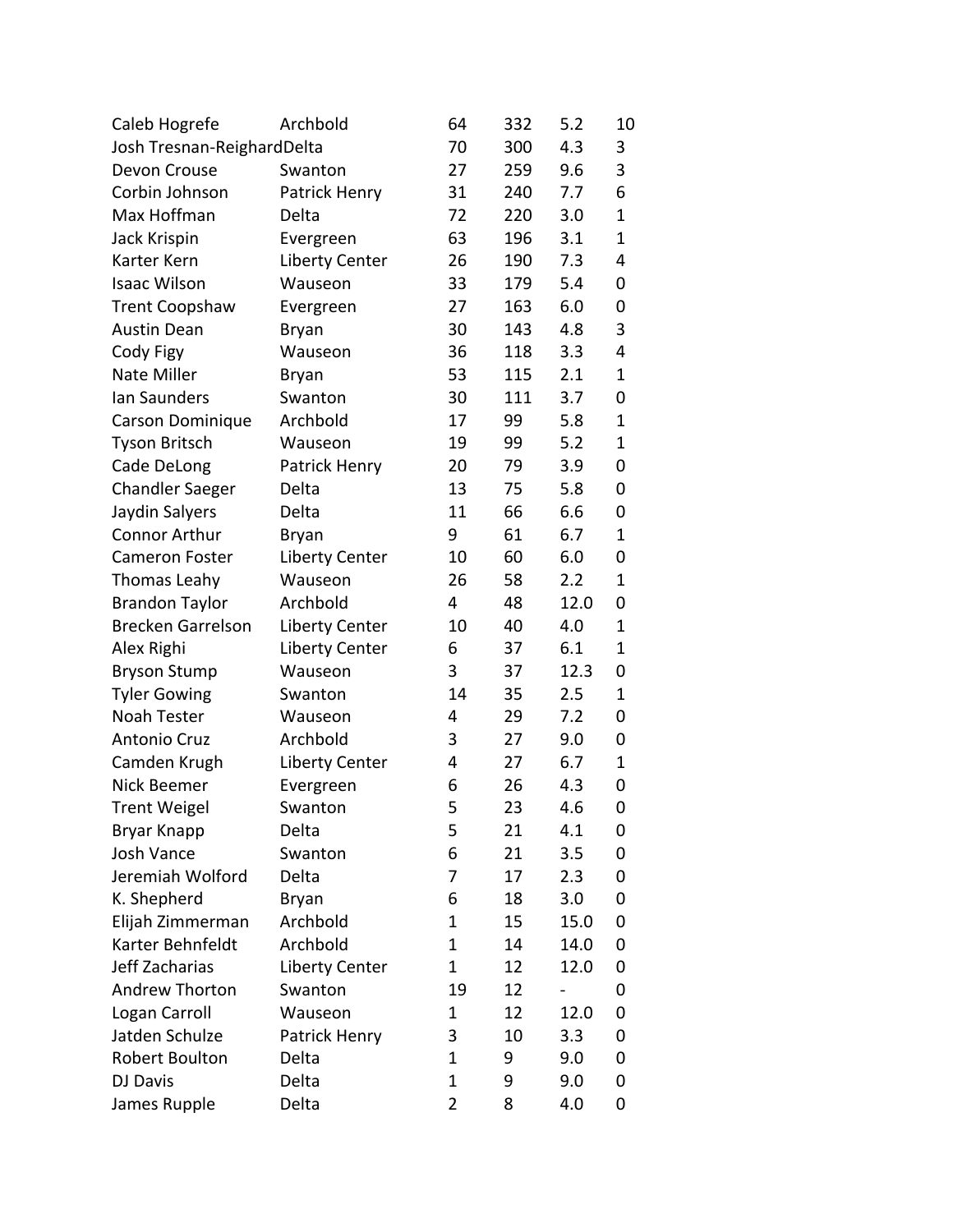| Noah Kistner          | Patrick Henry         |              | $\overline{2}$ | 7            | 3.5            | 0          |                |
|-----------------------|-----------------------|--------------|----------------|--------------|----------------|------------|----------------|
| AJ Martinez           | <b>Bryan</b>          |              | $\overline{2}$ | 6            | 3.0            | 0          |                |
| <b>Dylan Matthews</b> | <b>Liberty Center</b> |              | 1              | 5            | 5.0            | 0          |                |
| Aiden Peiz            | <b>Bryan</b>          |              | 1              | $\mathbf{1}$ | 1.0            | 0          |                |
| Lee Borders           | Patrick Henry         |              | 3              | 0            |                | 0          |                |
|                       |                       |              |                |              |                |            |                |
| <b>PASSING</b>        |                       |              |                |              |                |            |                |
| Name                  | School                | ATT.         | COMP.          |              | <b>YDS</b>     | <b>TDS</b> | <b>INT</b>     |
| Cody Figy             | Wauseon               | 182          | 107            |              | 1490           | 13         | 5              |
| DJ Newman             | Archbold              | 139          | 92             |              | 1373           | 13         | 3              |
| Nate Miller           | <b>Bryan</b>          | 151          | 96             |              | 1290           | 15         | $\overline{2}$ |
| Camden Krugh          | Liberty Center 79     |              | 55             |              | 1011           | 12         | $\mathbf 1$    |
| Jack Etue             | Evergreen             | 115          | 56             |              | 897            | 8          | 8              |
| TJ Rhamy              | Patrick Henry         | 88           | 40             |              | 677            | 7          | 4              |
| <b>Andrew Thorton</b> | Swanton               | 63           | 27             |              | 354            | 5          | $\mathbf 1$    |
| <b>Trent Weigel</b>   | Swanton               | 63           | 34             |              | 307            | 4          | $\overline{2}$ |
| Nick Mazurowski       | Delta                 | 23           | 11             |              | 118            | 1          | $\mathbf{1}$   |
| <b>Brady Thomas</b>   | Wauseon               | 3            | $\overline{2}$ |              | 83             | 1          | 0              |
| James Ruple           | Delta                 | 8            | 5              |              | 76             | 3          | 0              |
| <b>Connar Penrod</b>  | Wauseon               | $\mathbf{1}$ | $\mathbf 1$    |              | 41             | 0          | 0              |
|                       |                       |              |                |              |                |            |                |
| <b>RECEIVING</b>      |                       |              |                |              |                |            |                |
| Name                  | School                | REC.         | <b>YARDS</b>   |              | <b>TDS</b>     |            |                |
| Connar Penrod         | Wauseon               | 38           | 534            |              | 8              |            |                |
| <b>Antonio Cruz</b>   | Archbold              | 33           | 523            |              | 6              |            |                |
| <b>Noah Tester</b>    | Wauseon               | 29           | 464            |              | 3              |            |                |
| <b>Titus Rohrer</b>   | <b>Bryan</b>          | 26           | 462            |              | 5              |            |                |
| <b>Trent Murdock</b>  | Liberty Center 14     |              | 412            |              | 8              |            |                |
| <b>Connor Arthur</b>  | <b>Bryan</b>          | 32           | 400            |              | 8              |            |                |
| Jacob Riggs           | Evergreen             | 14           | 397            |              | 5              |            |                |
| Kolton Holloway       | Patrick Henry         | 16           | 375            |              | 4              |            |                |
| Josh Vance            | Swanton               | 24           | 276            |              | 4              |            |                |
| <b>Adam Fireovid</b>  | Bryan                 | 14           | 239            |              | $\overline{2}$ |            |                |
| Sean Brock            | Wauseon               | 11           | 219            |              | 1              |            |                |
| Elijah Zimmerman      | Archbold              | 11           | 210            |              | $\overline{2}$ |            |                |
| Jack Krispin          | Evergreen             | 26           | 207            |              | $\overline{2}$ |            |                |
| Conner Keller         | Liberty Center 13     |              | 183            |              | $\overline{2}$ |            |                |
| Kolton DeGroff        | Wauseon               | 10           | 174            |              | 0              |            |                |
| Clayton Feehan        | Patrick Henry         | 11           | 136            |              | $\mathbf 1$    |            |                |
| <b>Riley Hensley</b>  | Swanton               | 3            | 134            |              | 2              |            |                |
| <b>Spencer Short</b>  | Archbold              | 7            | 123            |              | $\mathbf 1$    |            |                |
| <b>Austin Dean</b>    | Bryan                 | 14           | 122            |              | 0              |            |                |
| Jonas Tester          | Wauseon               | 11           | 117            |              | 0              |            |                |